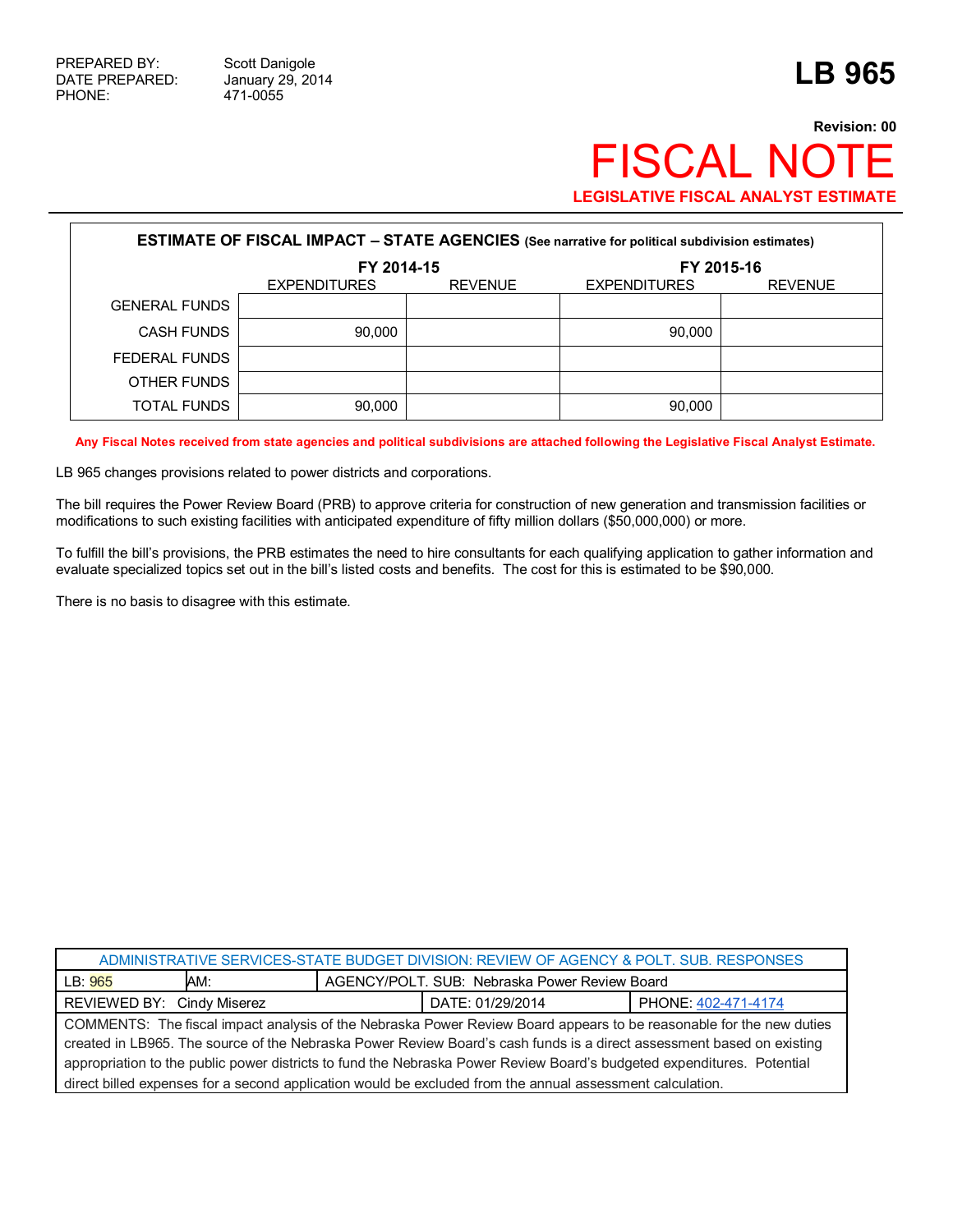**Please complete ALL (5) blanks in the first three lines. 2014**

| $LB^{(1)}$<br>965                                                                |          |                                                  |                                                                   | <b>FISCAL NOTE</b>           |  |
|----------------------------------------------------------------------------------|----------|--------------------------------------------------|-------------------------------------------------------------------|------------------------------|--|
| State Agency OR Political Subdivision Name: (2)<br>Tim Texel<br>Prepared by: (3) |          | Nebraska Power Review Board                      |                                                                   |                              |  |
|                                                                                  |          | Date Prepared: (4) Jan. 28, 2014<br>Phone: $(5)$ |                                                                   | 402-471-2301                 |  |
|                                                                                  |          |                                                  | <b>ESTIMATE PROVIDED BY STATE AGENCY OR POLITICAL SUBDIVISION</b> |                              |  |
| FY 2014-15<br><b>EXPENDITURES</b>                                                |          | <b>REVENUE</b>                                   | <b>EXPENDITURES</b>                                               | FY 2015-16<br><b>REVENUE</b> |  |
| <b>GENERAL FUNDS</b>                                                             |          |                                                  |                                                                   |                              |  |
| <b>CASH FUNDS</b>                                                                | \$90,000 | -0-                                              | \$90,000                                                          | -0-                          |  |
| <b>FEDERAL FUNDS</b>                                                             |          |                                                  |                                                                   |                              |  |
| <b>OTHER FUNDS</b>                                                               |          |                                                  |                                                                   |                              |  |
| <b>TOTAL FUNDS</b>                                                               | \$90,000 | -0-                                              | \$90,000                                                          | -0-                          |  |

**Explanation of Estimate:**

LB 965 would, among other changes, amend the Power Review Board's ("the Board") approval criteria for construction of new generation and transmission facilities, or modifications of such existing facilities, involving an expected expenditure of \$50 million dollars or more. The bill would require the Board to consider the local and statewide impacts of a project's potential costs and benefits. The cost factors include: the costs of generation; current and projected fuel costs; cost of regulatory compliance; short and long-term energy portfolio risks; environmental impacts, including the cost of climate change; health impacts, including the public costs related to energy production; water usage costs; and the fiscal impact of customer-owner dollars sent out of state. The benefit factors include: economic benefits to the state or community; efficient use of resources; portfolio diversification; and beneficial impacts to water or other environmental resources.

The Board believes it would likely need to hire consultants for each qualifying application in order to gather information on and evaluate the specialized topics set out in the list of costs and benefits in the bill. The Board's small staff of three full-time employees are knowledgeable in administrative and legal issues, but not the specialized technical areas set out in the bill. Currently, experts provided by an applicant provide the Board with the necessary information regarding issues such as fuel costs and cost of generation. The Board may want to ensure that it has the opinion of neutral experts to rely upon when considering the new factors.

Since the issues listed involve multiple disciplines, the Board believes it might require the services of multiple experts for each qualifying application. The Board would need experts such as an economist to evaluate the economic factors, a medical expert for the health factors, a climatologist for the impact on climate change, a biologist or engineer to deal with regulatory compliance issues, etc. The Board has limited experience hiring these types of experts or consultants, but the Board is told that experts in these fields normally cost \$150 to \$250 per hour.

The Board has limited information upon which to base an estimation of the time it would take such experts to review an application. Another unknown is whether the Board would hire an expert to independently evaluate the factors in his or her field, or if the Board would have its experts only review the information submitted by experts retained by an applicant and/or entities that are protesting or objecting to the approval of an application. Based on previous discussions with a consulting firm that provides expert review and testimony, the Board's best estimate is that it might take each expert twenty-four work hours to review an application for a generation or transmission facility and calculate the resulting figures based on the expert's knowledge and expertise. The expert may then need to either prepare a report for the Board or testify at the hearing, or both. Testimony